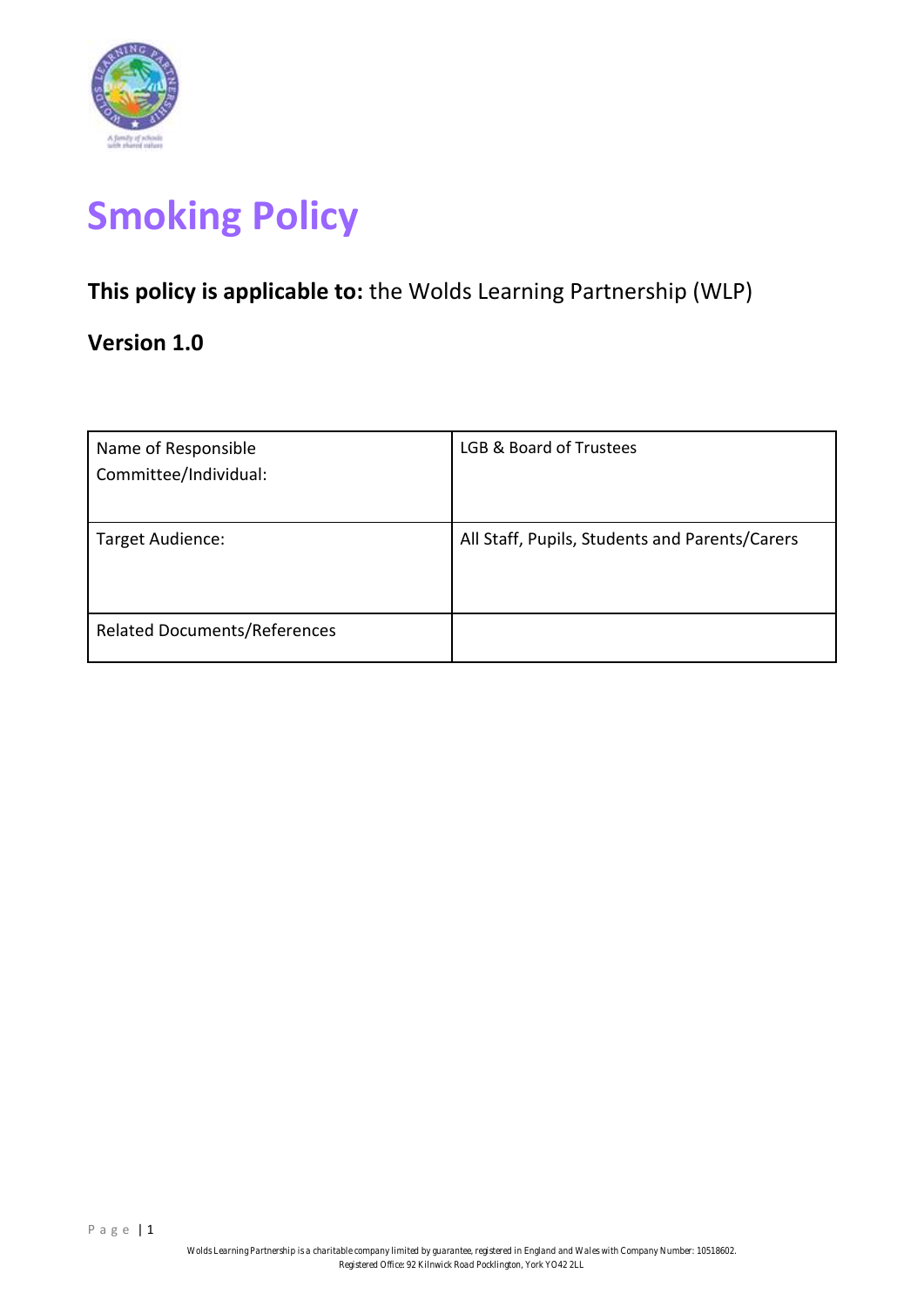

## **Introduction**

Part 1 of the Health Act 2006 makes virtually all (substantially) enclosed public and work places, including vehicles, smoke-free. The law came into force on 1 July 2007.

Second-hand smoke (passive smoking) – breathing other people's tobacco smoke – has now been shown to cause lung cancer and heart disease in non-smokers, as well as many other illnesses and minor conditions.

The Wolds Learning Partnership (WLP) is committed to promoting the good health of its employees and the provision of a safe working environment. The WLP has a duty, under health and safety legislation, to ensure the health, safety and welfare of all employees, including the working environment 'so far as is reasonable practicable' and is committed to fulfilling this duty by providing a smoke-free environment for all staff.

In recognition of the above, the WLP implements a policy on providing a smoke-free environment, the details of which are set out below.

# **The Objectives**

The specific objectives of the policy are as follows:

- To contribute to a healthy and safe environment for the WLP's students, staff and visitors.
- To ensure that all staff, pupils, students and visitors to WLP's premises benefit from a smoke-free environment.
	- To protect staff and students from the hazards of second-hand smoke inhalation whilst at the school
- To heighten staff awareness of the health risks associated with smoking.
- To provide opportunities, assistance and support to those staff who wish to give up or cut down smoking.

# **Policy Provisions**

- Smoking is not allowed in WLP premises or vehicles, for avoidance of doubt, smoking also includes the 'smoking' of electronic cigarettes or 'e-cigs'.
- Smoking in private vehicles during work time is not encouraged so that the driver has full control of the car. If there are any passengers in the car that do not smoke then there must be no smoking. If there are any pupils/students in the vehicle then smoking is not allowed.
- Smoking is not permitted in any part of the WLP's premises and grounds, including car parks.
- Smoking is not allowed whilst on duty. Therefore, staff should only be leaving site to smoke during their formal breaks.
- In order to set a good example and lead the way in promoting healthy living initiatives, the WLP expect that before smoking, any WLP identity wear should be removed.
- The WLP would also expect that staff will consider the appearance of the school when leaving the premises to smoke and avoid congregating outside entrances and driveways.
- The policy applies to staff, governors, visitors and contractors and pupils/students regardless of their status or business with the WLP.
- All visitors, contractors and deliverers are required to abide by the No Smoking Policy. Staff members are expected to inform visitors and contractors of the policy. However, they are not expected to enter into any confrontation that may put their personal safety at risk. This will apply during both term and nonterm time.
- When attending meetings or other events at venues where smoking is permitted, staff are expected not to smoke, both because they are representing the WLP and therefore its strategy on tackling smoking, and because it is important not to expose others to second-hand smoke.
- When staff are accompanying a visit, trip or residential outing then staff should never smoke in front of pupils/students. If a member of staff needs to smoke then they should arrange to take a break when the pupils/students can be fully supervised by other colleagues and ensure they are out of view of